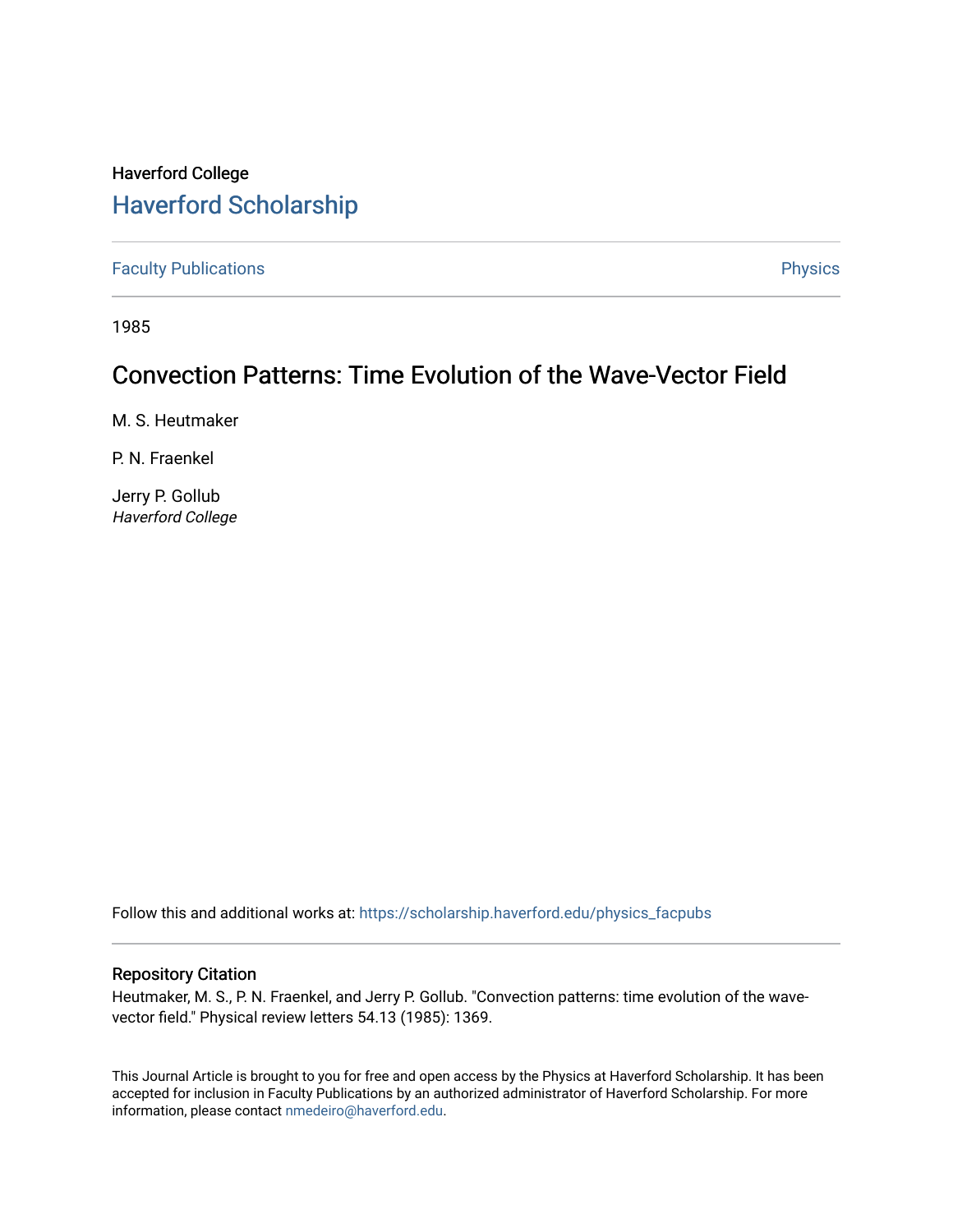## Convection Patterns: Time Evolution of the Wave-Vector Field

M. S. Heutmaker, P. N. Fraenkel, and J. P. Gollub

Department of Physics, Haverford College, Haverford, Pennsylvania 19041, and Department of Physics,

University ofPennsylvania, Philadelphia, Pennsylvania 19104

(Received 6 February 1985)

The evolution of Rayleigh-Benard convection patterns has been studied quantitatively with use of digital image processing methods to measure the time dependence of the wave-vector field. The relative importance of wave-number variations, roll curvature, defects, and sidewalls was determined, with the Swift-Hohenberg model as a framework for analysis. Deviations from the model become pronounced for  $(R - R_c)/R_c > 2$ , where  $R_c$  is the critical Rayleigh number.

PACS numbers: 47.20.+m, 47.25.—<sup>c</sup>

In many nonlinear systems, a homogeneous state becomes unstable to spatially periodic perturbations when the critical value of a parameter is exceeded. Hydrodynamic instabilities and morphological instabilities of growing crystals are examples. Stability theory yields the onset and critical wave number of the instability, but does not generally give unique predictions for the form or evolution of the resulting patterns at a finite distance above the onset. A particularly challenging problem is that of the formation of Rayleigh-Bénard convection patterns in a large layer.<sup>1-8</sup> These are often textured structures containing defects; they cannot be described by a single wave number, but may be specified by a two-dimensional wave-vector field  $q(r)$  that contains the full information about orientations and spacings in the pattern.

We show in this paper that  $q(r)$  can be measured experimentally using digital image processing methods. We use this information, in conjunction with a two-dimensional model $8-10$  for convective pattern evolution, to study various contributions to the dynamics, including defects, roll curvature, and the effects of boundaries. Model equations are useful in part because it is difficult to integrate the full hydrodynamic equations over the long time scales characterizing pattern evolution. Various models have been 'izing pattern evolution. Various models have been<br>studied numerically<sup>8,11</sup> and analytically,<sup>4,7,10</sup> but none of them have yet been tested experimentally. The particular model we consider (due originally to Swift and Hohenberg<sup>9</sup>) is a simplification of the hydrodynamic equations having the following interesting property: a functional Fof the dynamical fields decreases montonically, in analogy to the minimization of the free energy in equilibrium processes.

We find that the validity of the model depends strongly on the distance  $\epsilon = (R - R_c)/R_c$  above the onset of convection. The experiments are consistent with the model provided that  $\epsilon$  is neither too close to onset, nor larger than a cutoff  $\epsilon_{\text{max}} \approx 2$ . Using the model as a framework for analysis, we find that changes in the magnitude of the wave-vector field due to defect motion are particularly important, while roll curvature and lateral boundaries contribute much less to  $F$ .

The experiments were performed in a cylindrical convection cell of diameter  $D = 86$  mm and depth  $d = 3.0$  mm (aspect ratio  $\Gamma = D/2d = 14.4$ ). The working fluid is water at 70'C where its Prandtl number is 2.5, and the critical temperature difference  $\Delta T_c$  is 0.720 °C. The horizontal thermal diffusion time  $\tau_h$ based on the cell radius is 3.<sup>1</sup> h. The structure of the convective flow is determined by the refraction of an expanded and collimated laser beam that enters the cell from above, traverses the fluid, reflects from the lower plate and impinges on a diffuse screen, where it is digitized (resolution of 320 pixels  $\times$  240 pixels  $\times$  8 bits) by use of Newvicon camera as a transducer. The apparatus will be described in detail elsewhere.<sup>12</sup> Digitized images are averaged to reduce noise, divided by a reference image (with no convection), and then contrast enhanced to reveal the weak convective structure.<sup>2</sup>

Figure <sup>1</sup> shows four contrast-enhanced images from a sequence at  $\epsilon = 0.7$ . Bright areas mark the cold (descending) fluid and dark areas mark the warm (ascending) fluid. In order to obtain patterns that evolve sub-



FIG. 1. Digitally enhanced images from a pattern evolution sequence at  $\epsilon = (R - R_c)/R_c = 0.7$ ; time is given in units of the horizontal thermal diffusion time  $\tau_h$ .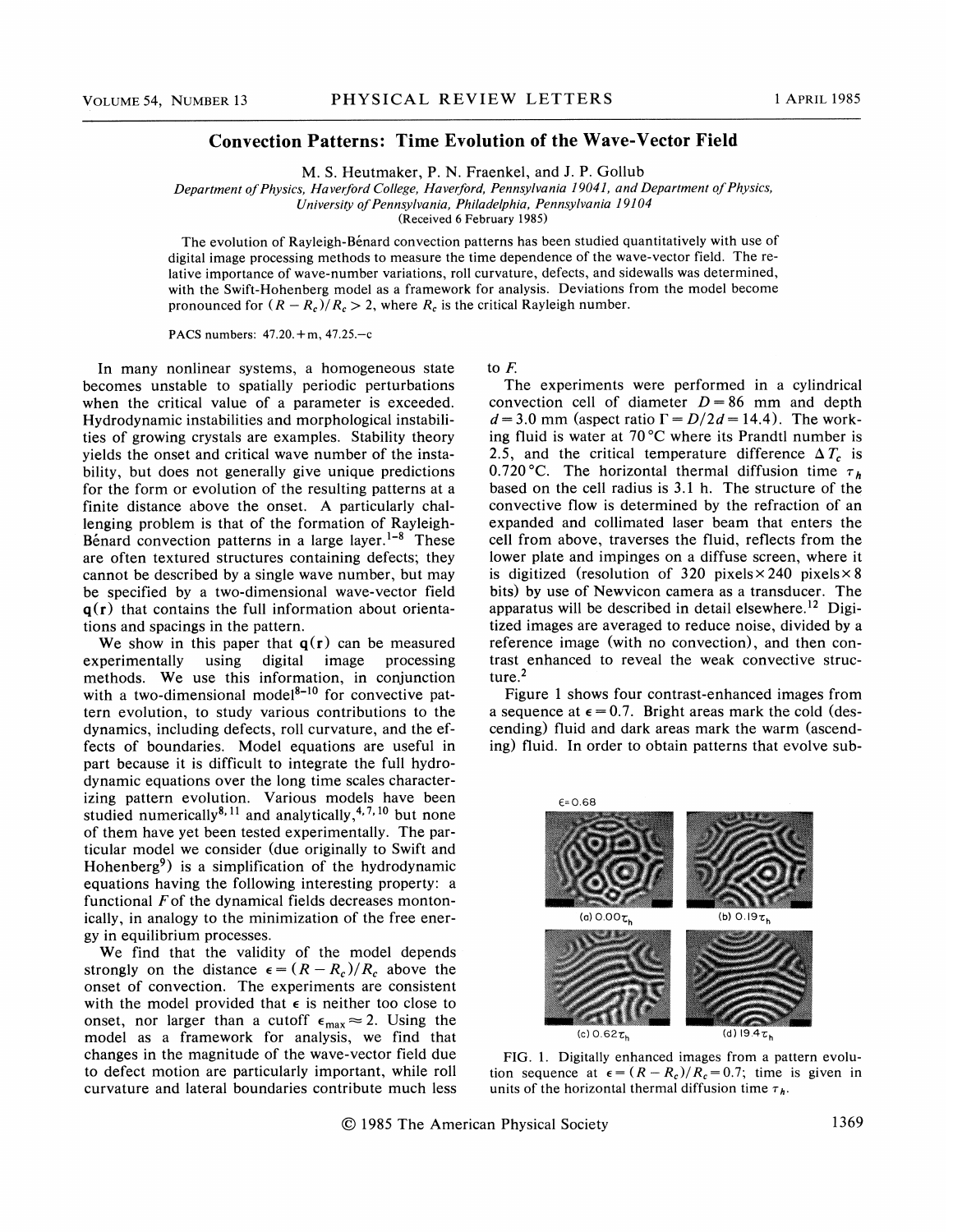stantially, the system was prepared in a turbulent state, and then  $\epsilon$  was reduced to 0.7. As time passes the initial cellular pattern quickly changes to bent convection rolls with many point defects (similar to dislocations and disclinations in solids) and line defects (similar to grain boundaries), as shown in Fig.  $1(b)$ . The defects are slowly expelled from the pattern until a final timeindependent state is reached in which the rolls align nearly perpendicular to the sidewalls, and few defects remain. The evolution process is slow; major changes occur within the first horizontal thermal diffusion time, but at least 10—20 thermal diffusion times are required for the pattern to stabilize.

Iy, we obtain the wave-vector field  $q(r)$  by digital pattern of Fig. 1(c), as determined by digital image analysis.<br>
analysis of the images. The rale houndaries are first. The background intensity is coded in proportion t The background intensity is coded in proportion to the wave<br>found by following contours of maximum or minimum<br>the wave vector. The white excluded areas with no orienta-<br>the wave vector. The white excluded areas with no ori intensity. A grid of evenly spaced points is then superimposed over the pattern. The local roll orientation and spacing are interpolated at each grid point from



In order to study the pattern evolution quantitative-<br>
FIG. 2. Wave-vector field  $q(r)$  on a grid of points for the tion lines contain defects.

the nearby roll boundaries in order to find the local orientation and magnitude of the wave vector. Small areas near defects are excluded from this calculation since the wave vector is undefined there. Figure 2 shows the result of this calculation for the pattern of Fig.  $1(c)$ . The background intensity is coded in proportion to the wave number  $q(r) = |q(r)|$ , while the line segments indicate the orientation of  $q(r)$ . The white excluded areas mark the locations of defects.

Measurement of the wave-vector field allows us to use the Swift-Hohenberg model as a framework for analysis, and to estimate its range of validity. This model is an evaluation equation for a real order-parameter field  $\psi(x,y,t)$ that is proportional to the vertical velocity and temperature at a fixed height in the fluid layer. One of the most important properties of this model is that it is variational; as  $\psi$  evolves a Lyapunov functional F decreases monotonically:

$$
F = \int d^2 r \left\{ \frac{1}{2} \epsilon^2 - \frac{1}{2} \epsilon \psi^2 + \frac{1}{2} (\xi_0^2 / 4 q_0^2) \left[ (\nabla^2 + q_0^2) \psi \right]^2 + \frac{1}{4} g \psi^4 \right\}.
$$

In this equation  $\xi_0$  is a coherence length scale,  $q_0$  is a reference wave number, and  $g$  is a coupling constant of order unity. On the sidewalls of the cell,  $\psi$  and its normal derivative vanish. Far from the sidewalls, the model favors a static pattern of straight rolls with wave number  $q = q_0$ . Numerical simulations<sup>8</sup> and analysis<sup>9</sup> suggest that the model is appropriate for small  $\epsilon$ .

Near onset in a laterally large layer  $(\epsilon^{1/2} \Gamma >> 1)$ , Cross showed that one can separate the contribution to  $F$  due to roll distortion in the bulk of the cell from that due to the suppression of convection near the sidewalls.<sup>10</sup> The bulk contribution can be written approximately<sup>13</sup> in terms of the wave-vector field  $q(r)$  of the pattern:

$$
F_B \cong \epsilon \xi_0^2 \int d^2 r \{ (q - q_0)^2 + (1/4q_0^2) (\nabla \cdot \mathbf{q})^2 \}.
$$

This integral depends on two quantities: the square of the wave-number deviations  $(q - q_0)^2$  and the square of the wave-vector divergence  $(\nabla \cdot \mathbf{q})^2 / q_0^2$ , which is predominantly a measure of roll curvature. The sidewall contribution is minimized when the rolls are aligned perpendicular to the sidewall:

$$
F_S = \frac{2}{3}\sqrt{2}\epsilon^{3/2}\xi_0\oint [(\mathbf{q}\cdot\hat{\mathbf{s}})/q]dl
$$

where  $\hat{s}$  is a unit vector normal to the sidewall and the integral is taken around the cell boundary.

The amplitude of convection is suppressed near defects in the pattern, and this results in further contributions to  $F$ , which may be approximated as

$$
F_D = \frac{1}{2} \epsilon^2 N_D \pi r_c^2,
$$

where  $N_D$  is the number of point defects (disclinations) in the pattern and  $r_c$  is the radius over which  $\psi$ is suppressed. We assume that  $\xi < r_c < 2\xi$ , where the coherence length  $\xi$  is  $\xi_0 \epsilon^{-1/2}$ , and  $\xi_0 = 0.385d$ . Further theoretical work is required to specify it more pre-<br>cisely. The sum of all these contributions The sum of all these contributions  $F = F_B + F_S + F_D$  is predicted to decrease monotonically during pattern evolution.

For the reference wave number  $q_0$ , we use the experimentally measured wave number selected by a pattern of straight rolls.<sup>14</sup> This quantity decreases with increasing  $\epsilon$ , similar to the trend exhibited by the mean wave number in our textured stable patterns.

Figure  $3(a)$  shows the results of our experimental measurement of the two parts of  $F_B$  for the evolution sequence of Fig. 1, with  $\epsilon = 0.7$ . The spatial averages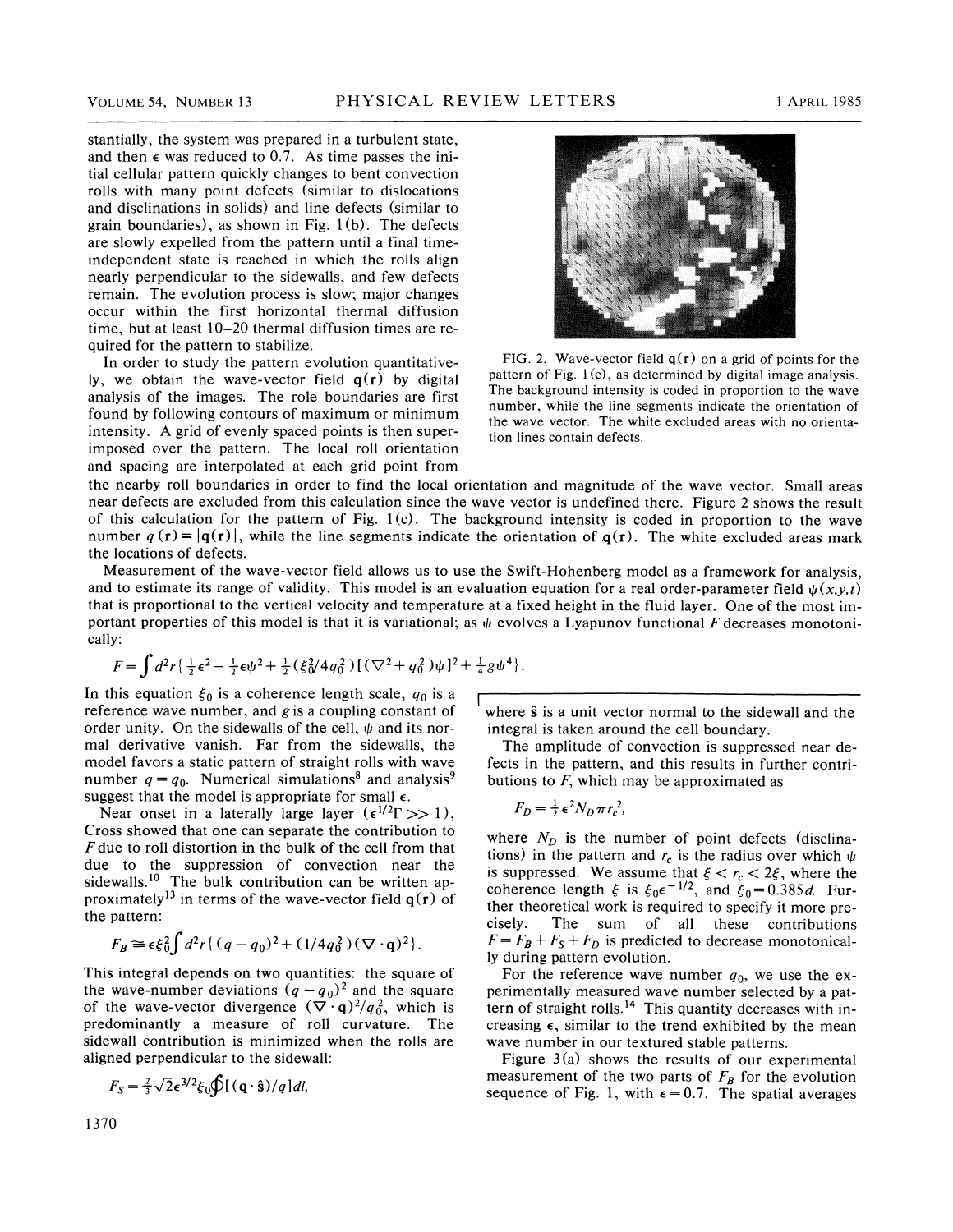

FIG. 3. (a) Spatial averages of the wave-number deviations  $(q - q_0)^2$  and wave-vector divergence  $(\nabla \cdot \mathbf{q})^2 / q_0^2$  vs time (logarithmically) at  $\epsilon = 0.7$ . (b) Total Lyapunov functional  $F$  and the bulk, defect, and sidewall contributions vs time (see text).

of  $(q - q_0)^2$  and  $(\nabla \cdot \mathbf{q})^2/q_0^2$  are shown as a function of  $log(t/\tau_h)$ . (Lengths are measured in units of the cell depth. ) We find that the wave-vector divergence decreases monotonically as the roll pattern becomes straighter, but the wave-number deviation is much larger and fluctuates significantly as defects move.

The total  $F$  and various contributions<sup>13</sup> to it are shown in Fig. 3(b). The sum is dominated by the bulk and defect terms  $F_B$  and  $F_D$ , while  $F_S$  is much smaller, and nearly constant. To determine the possible range of  $F<sub>D</sub>$ , we assume that the effective core size is in the range  $\xi < r_c < 2\xi$ . (It would be better to measure the amplitude suppression directly to determine  $F<sub>D</sub>$ , but the shadowgraph images are not sensitive to the suppression.) The total  $F$  is consistent with a monotonic decline, but the uncertainty is large because of the relatively large range for  $F<sub>D</sub>$ .

We have performed this analysis on many other patterns both closer to and farther from onset. For small  $\epsilon$  ( < 0.3), variations in  $F_B$  are small, and the decline of  $F_D$  as defects are eliminated causes the only signifi-



FIG. 4. Digitally enhanced images showing spontaneous defect nucleation at  $\epsilon = 2.9$ .

cant change in the total. At long times (up to about  $50\tau_h$ ) any variation in F is below our experimental resolution (about 10%), but the patterns are noticeably the dependent, <sup>15</sup> substantially so for  $\epsilon \approx 0.1$ . Therefore it is possible that the dynamics are not relaxational (monotonic) very close to onset. However, the evolution of  $F$  is qualitatively similar to that observed at  $\epsilon = 0.7$  up to  $\epsilon \approx 2$ . Thus we conclude that the minimization of  $F$  is consistent with our data over a range Figure 1 is consistent with our data over a<br>  $n \le \epsilon \le \epsilon_{\text{max}}$ , where  $\epsilon_{\text{min}} \approx 0.3$  and  $\epsilon_{\text{max}} \approx 2$ .

 $\frac{F_0}{F_0} < \epsilon < \epsilon_{\text{max}}$ , where  $\epsilon_{\text{min}} \approx 0.3$  and  $\epsilon_{\text{max}} \approx 2$ .<br>For  $\epsilon > \epsilon_{\text{max}}$ , on the other hand, defects nucleate spontaneously as shown in Fig. 4, causing large nonmonotonic variations in  $F$  (Fig. 5). A large increase in  $F_{\rm B}$ , due primarily to substantial wave-number variations, occurs when new defects enter the pattern. These major pattern changes seem to be precipitated by the climbing of newly created dislocations into regions of large roll spacing near defects in the bulk of the cell. We have observed the nucleation of these



FIG. 5. Total Lyapunov functional  $F$  and bulk, defect, and sidewall contributions vs time at  $\epsilon = 2.9$ . The nucleation of defects leads to nonmonotonic variations in F.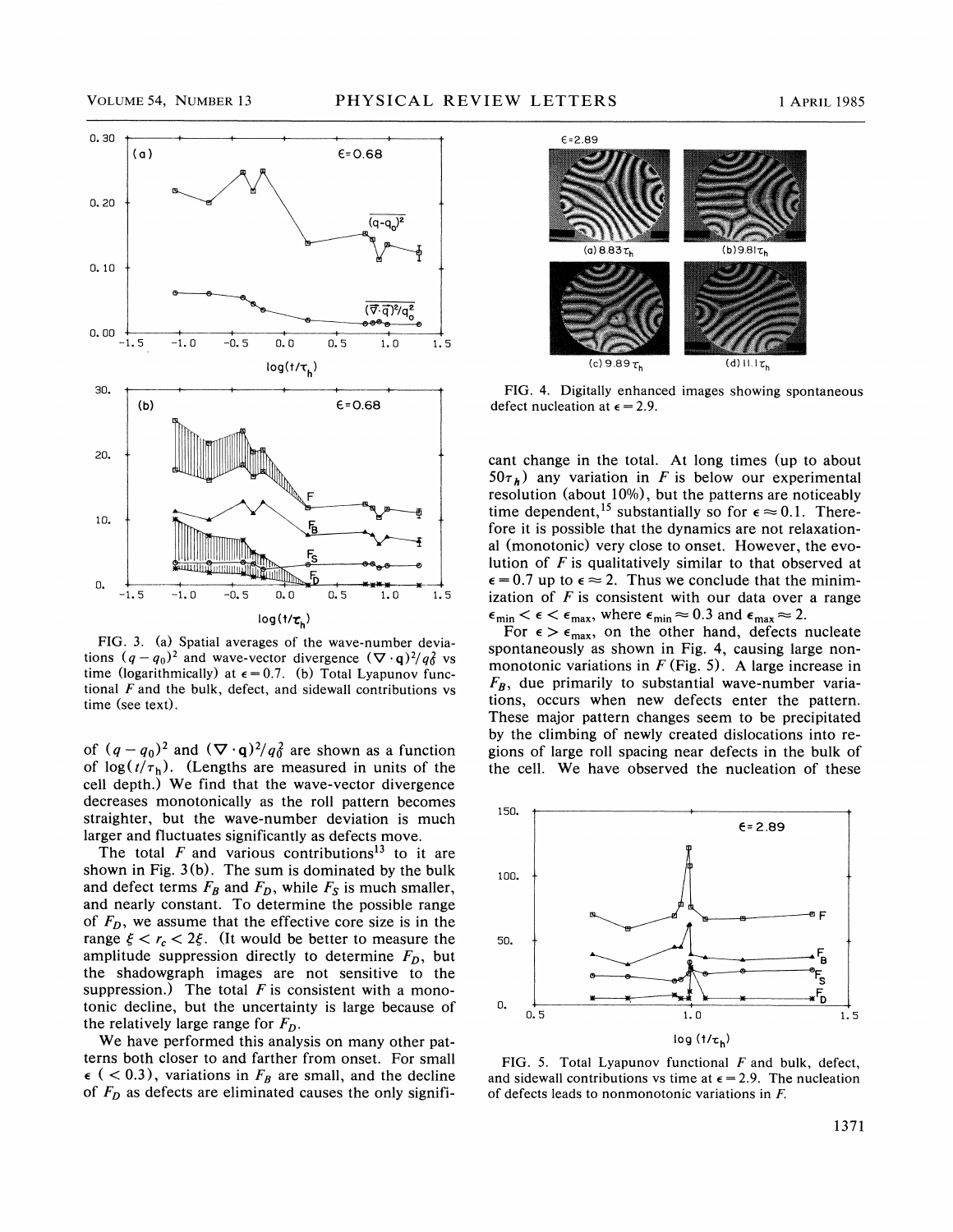dislocations in each of three runs at  $\epsilon = 2.9$ .

The final-state patterns are clearly not unique (at any fixed  $\epsilon$ ), a result that was previously noted for rectangular<sup>3</sup> and smaller circular<sup>2</sup> cells. The various textured final patterns obtained from different initial conditions can have values of  $F$  differing by about 25%. We conclude that this functional must have many local minima.

Furthermore, we note significant qualitative differences in the way that the patterns adapt to the geometry<sup>2</sup> at small and large  $\epsilon$ . For  $\epsilon$  < 1, grain boundaries are the dominant type of defect, while at higher  $\epsilon$  disclinations are present. This is consistent with the different  $\epsilon$  dependence of the various contributions to F, as well as with the increase with  $\epsilon$  of the size of the band of stable wave numbers.

In summary, measurement of the time-dependent wave-vector field provides a useful way to characterize pattern evolution quantitatively. This can be accomplished by digital image analysis for evolving convection patterns. The Swift-Hohenberg model provides a framework for estimating the relative importance of defects, roll curvature, and wave-number variations. The largest changes in the Lyapunov functional  $F$  arise from wave-number variations associated with defect motion, while roll curvature and boundary effects are much smaller. Deviations from the model become pronounced above  $\epsilon \approx 2$ , though it is useful for a significant range of  $\epsilon$ . A better understanding of point defects would allow a more precise comparison between theory and experiment. It would be desirable to test other models, some of which include nonrelaxational effects, and to investigate the effect of changing the Prandtl number.

This work was supported by the National Science Foundation through Grant No. MEA-8310933. We appreciate helpful discussions with G. Ahlers, M. Cross, and P. Hohenberg. One of us (J.P.G.) acknowledges the support of a Guggenheim fellowship.

<sup>1</sup>V. Croquette, M. Mory, and F. Schosseler, J. Phys. (Paris) 44, 293 (1983).

V. Steinberg, G. Ahlers, and D. S. Cannell, to be published. These authors also used digital image processing methods.

3J. P. Gollub, J. F. Steinman, and A, R. McCarriar, J. Fluid Mech. 125, 259 (1982); J. P. Gollub and A. R. McCarriar, Phys. Rev. A 26, 3470 (1982).

4M. C. Cross and A. C. Newell, Physica (Utrecht) 10D, 299 (1984).

5M. C. Cross, P. G. Daniels, P. C. Hohenberg, and E. D. Siggia, J. Fluid Mech. 127, 155 (1983).

6Y. Pomeau and P. Manneville, J. Phys. (Paris) 42, 1067 (1981).

7P. Manneville, J. Phys. (Paris), Lett. 44, L903 (1983).

8H. S. Greenside and W. M. Coughran, Jr., Phys. Rev. A

30, 398 (1984). 9J. Swift and P. C. Hohenberg, Phys. Rev. A 15, 319 (1977).

<sup>10</sup>M. C. Cross, Phys. Rev. A **25**, 1065 (1982).

 $^{11}$ A. Zippelius and E. D. Siggia, Phys. Fluids 26, 2905 (1983).

 $12M$ . S. Heutmaker and J. P. Gollub, to be published.

<sup>13</sup>The expression for  $F_B$  has been simplified for purposes of presentation. The actual equation we use to determine  $F_B$ has a small additional contribution. We also include a small term  $F_{GB}$  due to grain boundaries in the experimental determination of  $F$  [Figs. 3(b) and 5].

<sup>14</sup>A. Pocheau and V. Croquette, J. Phys. (Paris) 45, 35 (1984).

 $15$ Persistent time dependence over even longer times has been convincingly demonstrated by G. Ahlers, D. S. Cannell, and V. Steinberg, following Letter [Phys. Rev. Lett. 54, 1373 (1985)].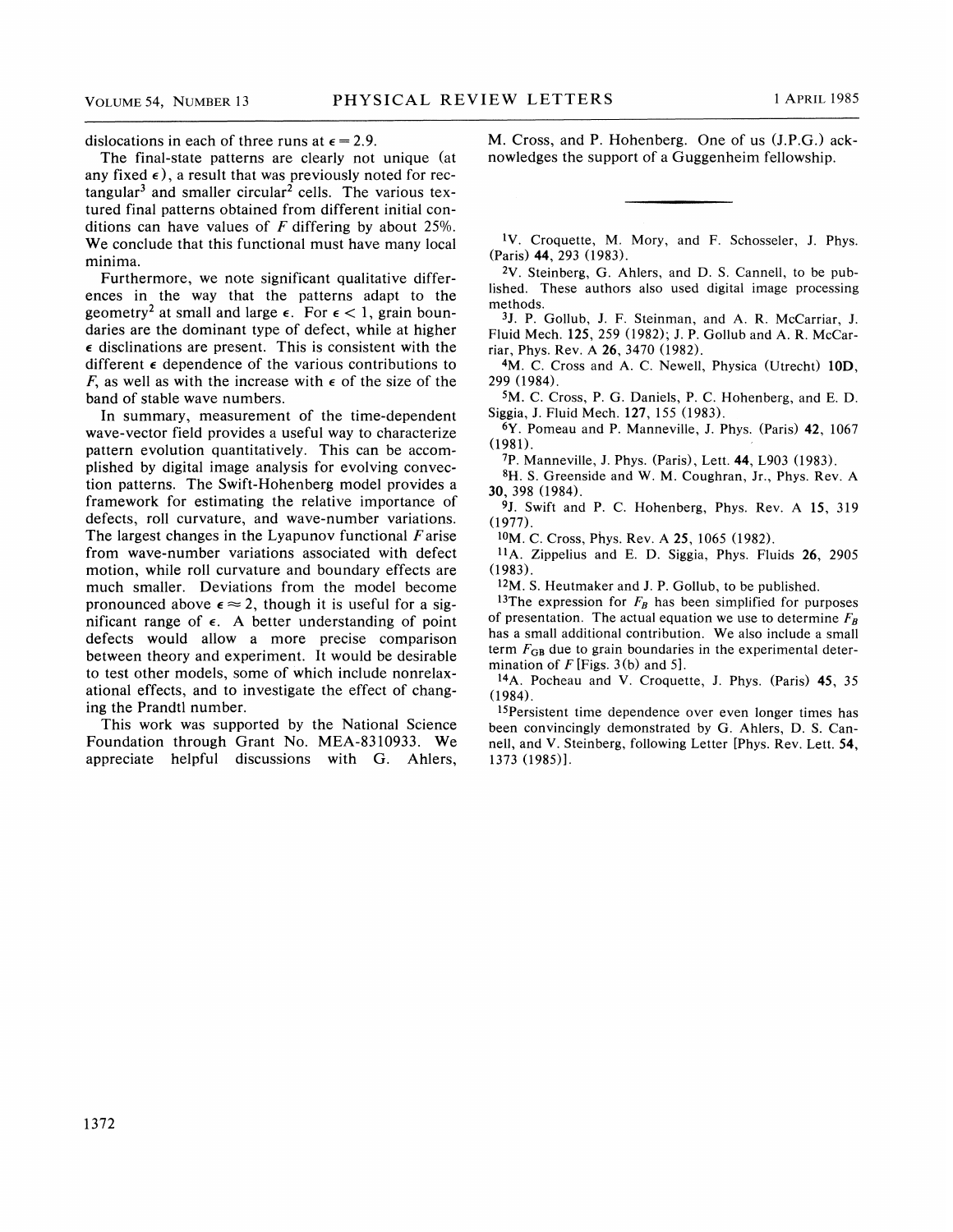

FIG. 1. Digitally enhanced images from a pattern evolution sequence at  $\epsilon = (R - R_c)/R_c = 0.7$ ; time is given in units of the horizontal thermal diffusion time  $\tau_h$ .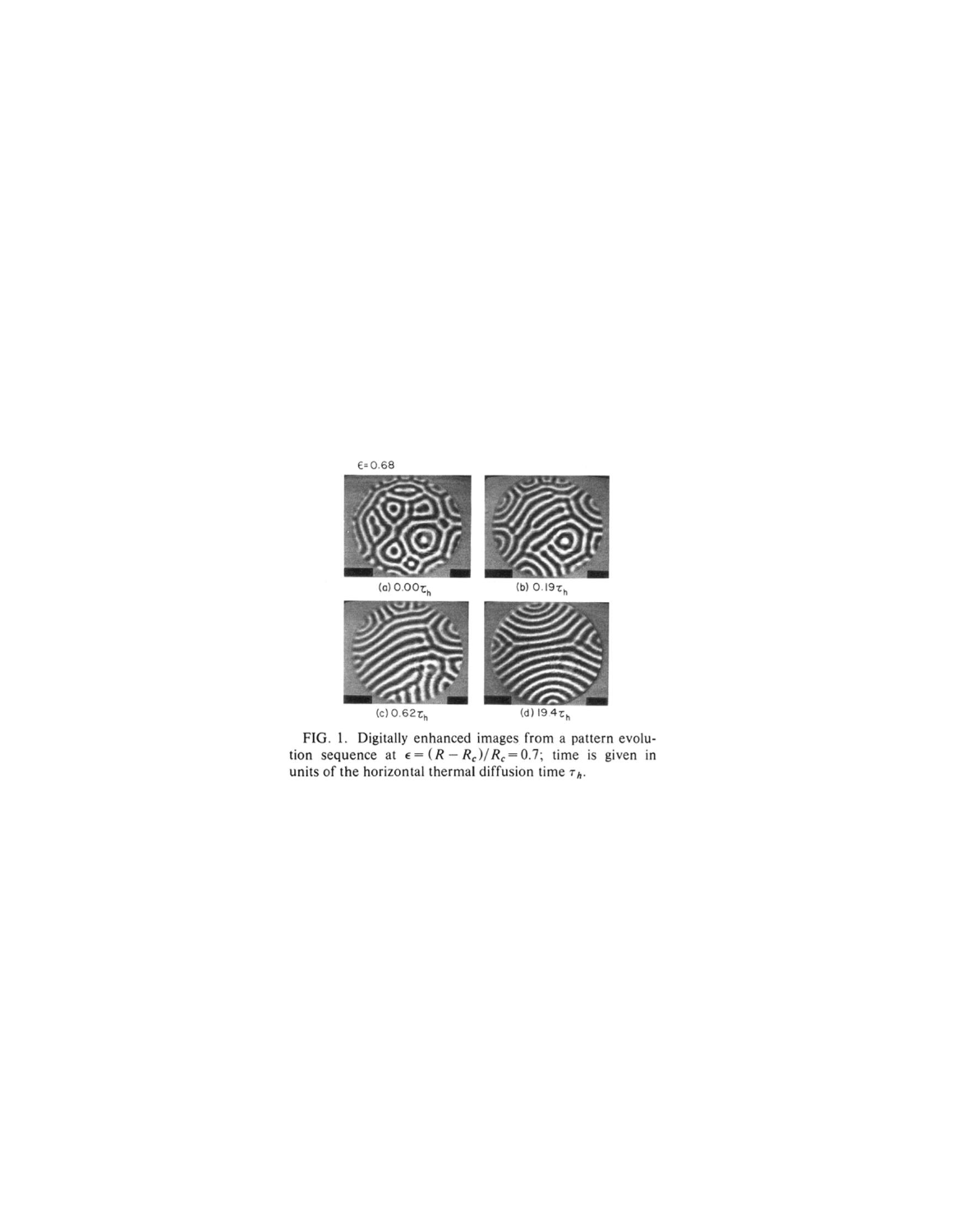

FIG. 2. Wave-vector field  $q(r)$  on a grid of points for the pattern of Fig. 1(c), as determined by digital image analysis. The background intensity is coded in proportion to the wave number, while the line segments indicate the orientation of the wave vector. The white excluded areas with no orientation lines contain defects.